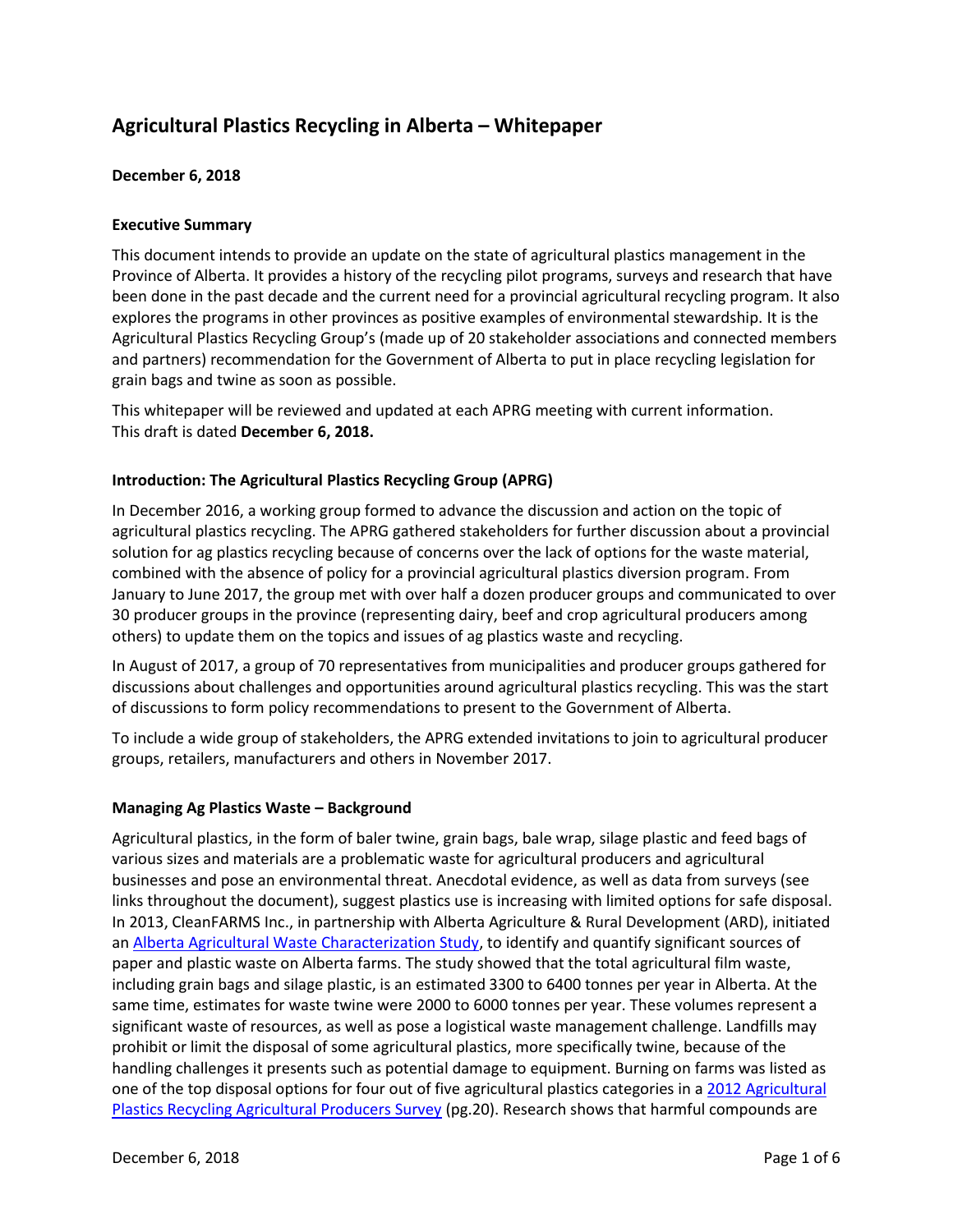released from burning plastic at low temperatures such as open burning, and emissions such as dioxins and furans accumulate in soil and bio-accumulate in fat as they move up the food chain.

*"Overall, 82% of agricultural plastics users say they are concerned about how they deal with agricultural plastics, while 87% say it is important to them to be able to recycle agricultural plastics – in fact, just under half (44%) say it is very important. The majority, however, do not feel that they can do so – 74% say it is difficult for them to recycle agricultural plastics, with half (48%) saying it is very difficult, and 63% are dissatisfied with their current access to recycling agricultural plastics."* [2012 Agricultural Plastics Recycling Agricultural Producers Survey](http://www1.agric.gov.ab.ca/$department/deptdocs.nsf/all/com14387/$file/Plastics_Recycling_Agricultural_Producers_Survey_Final_Report.pdf?OpenElement) (pg.20)

Prior to these surveys, in 2007, the Recycling Council of Alberta (RCA) established a working group with representatives from the Alberta Plastics Recycling Association (APRA), the plastic manufacturing sector, retailers, recycling project operators, Alberta Agriculture, Alberta Environment, and recyclers to look at options for agricultural plastic waste. This working group established a number of initiatives, including a series of pilot projects, to assess the viability of recycling agricultural plastics in this province. One of the conclusions of the group's work was the need for a provincial environmental stewardship program to provide sustainability for agricultural plastics recycling. As evidence from the pilot program shows, a provincial program would create equal access to recycling in all parts of the province, as well as guarantee volumes of waste to create economies of scale for plastics recycling.

Since the conclusion of the pilot projects, pockets of recycling have been established, and an increasing number of communities are interested in developing recycling programs. For example, Mountain View Regional Waste Management Commission has funded agricultural plastics recycling for a number of years. At the same time, counties, including Rocky View, Yellowhead, and Wheatland are collecting film materials such as grain bags and silage plastic, for recycling into products like garbage bags. The only challenge is, these programs only supply a recycling option to a very small percentage of the population.

Agricultural plastics management practices have been researched by the Alberta Government in a number of studies that point for the need for proper management including: [Market-Based Solutions for](http://www1.agric.gov.ab.ca/$department/deptdocs.nsf/all/rsv13511/$FILE/Ag_Plastics_Part1_FINAL_Oct_21_2016.pdf)  [Used Agricultural Plastics: Survey of Municipalities,](http://www1.agric.gov.ab.ca/$department/deptdocs.nsf/all/rsv13511/$FILE/Ag_Plastics_Part1_FINAL_Oct_21_2016.pdf) [Market-Based Solutions for Used Agricultural Plastics](http://www1.agric.gov.ab.ca/$department/deptdocs.nsf/all/rsv13511/$FILE/Ag_Plastics_Part2_FINAL_Oct_21_2016.pdf)  Part [2: Survey of Municipal Waste Authorities,](http://www1.agric.gov.ab.ca/$department/deptdocs.nsf/all/rsv13511/$FILE/Ag_Plastics_Part2_FINAL_Oct_21_2016.pdf) [Agricultural Plastics Recycling](http://www1.agric.gov.ab.ca/$department/deptdocs.nsf/all/com14387/$file/Plastics_Recycling_Agricultural_Producers_Survey_Final_Report.pdf?OpenElement) – Agricultural Producers [Survey,](http://www1.agric.gov.ab.ca/$department/deptdocs.nsf/all/com14387/$file/Plastics_Recycling_Agricultural_Producers_Survey_Final_Report.pdf?OpenElement) Agricultural Plastics Recycling – [Municipal Waste Authorities Survey.](http://www1.agric.gov.ab.ca/$department/deptdocs.nsf/all/com14390/$file/MWA_Survey_Final_Report.pdf?OpenElement)

# **The Solution**

The largest challenge to expand recycling opportunities to all areas of the province remains the lack of a provincially-regulated ag plastics recycling program. With a provincial program, accessibility to recycling would increase, and agricultural producers in all agricultural-intensive regions of the province would have access to a well-resourced and environmentally beneficial recycling program. Environmental stewardship programs also ensure financial fairness, as those benefiting from the use of the product are the ones who contribute funding to have the material recycled.

This assertion has been supported by a number of organizations, including the recent resolutions passed by Alberta's Agricultural Service Boards in 2016, that the Ministry of Environment and Parks and the Ministry of Agriculture and Forestry research, develop, and implement an agricultural plastics recycling program modelled after the pilot program in the Province of Saskatchewan. *See appendix for the full resolution.*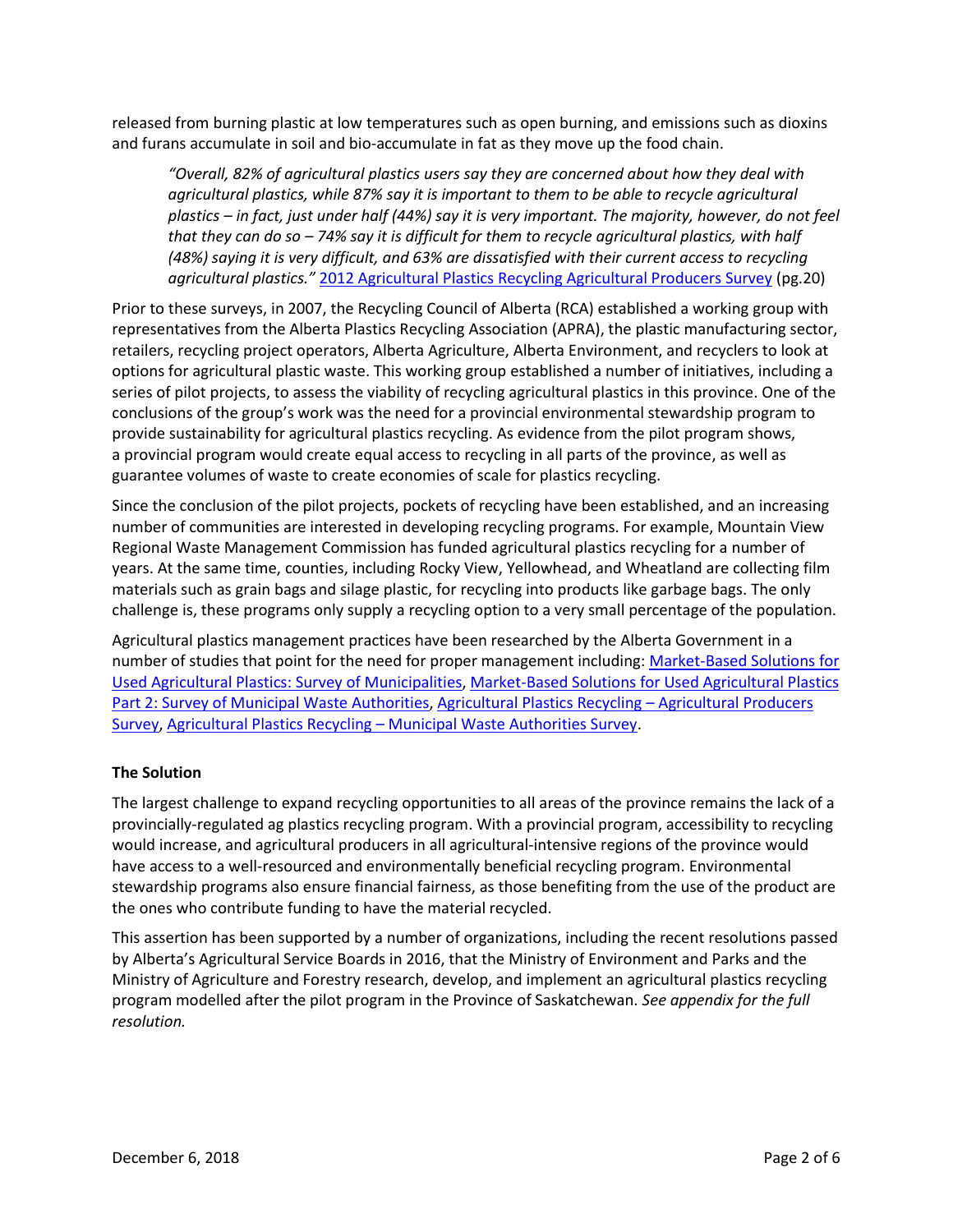#### **Who will oppose?**

ARPG's participants include organizations representing industry, agriculture, municipalities and recyclers, who support agricultural plastics recycling program as a provincially-regulated program. Questions from the stakeholder groups include costs (such as environmental handling fees) that could be associated with a program. Cost is the largest area of apprehension for the producer groups representing agricultural producers. However, agricultural producers are a key stakeholder in this issue as the primary users of agricultural plastics, and those burdened with a lack of sustainable options for management of waste plastics. The majority agree that there is greater demand for recycling solutions than concern over cost and that an effective program will include consultation and communication about costs before the program starts.

#### **Impacts to the Public**

The stakeholder group has also considered the perspectives of the broader public and how they may be impacted, despite not being directly involved in the purchase, use, or end of life management of agricultural plastics. In many cases today, Albertans that live in municipalities with local recycling programs for agricultural plastics are paying for these programs through their municipal taxes. This costburden will be reduced or eliminated if the recycling program is transferred away from the municipality, toward those that either make or use the plastics. It is unknown whether the creation of an agricultural plastics program will result in increased costs of consumer products and those changes will depend if agricultural producers pass along any increased costs from their operation. It is believed that if this were to occur, the increased cost would be negligible. There are more perceived benefits to the public, from a change in practice to recycling from the current practice of burning plastics on farm, than negative impacts.

# **Accountability – advisory group**

The APRG also feels that policy should allow for an advisory committee where producer groups and stakeholders actively participate in the development of the program and contribute to decisions. Because a program would be designed as a service to the agricultural producers who use the plastic, it is logical that they would contribute to discussions about the program design.

#### **Scope of materials**

With input and representation from the users of the plastics (the agricultural producers and their organizations) and the recyclers and processors of the material, the APRG believes grain bags and twine offer a good starting point for a provincial program. These are the two largest contributors to material volumes and have current available markets. Collection, processing and transportation logistics have also been established through current collection and past pilot programs.

Research and pilots will be conducted on the potential to recycle an expanded list of materials, with the goal to revisit the regulation after the initial material collection has been implemented successfully, to consider expanding collection to other types of agricultural plastics.

Other plastics materials, include but are not limited to:

Bale wrap, silage plastic, boat/machinery wrap, green house plastic, net wrap, rope (square bale and other), mineral bags, and feed/seed bags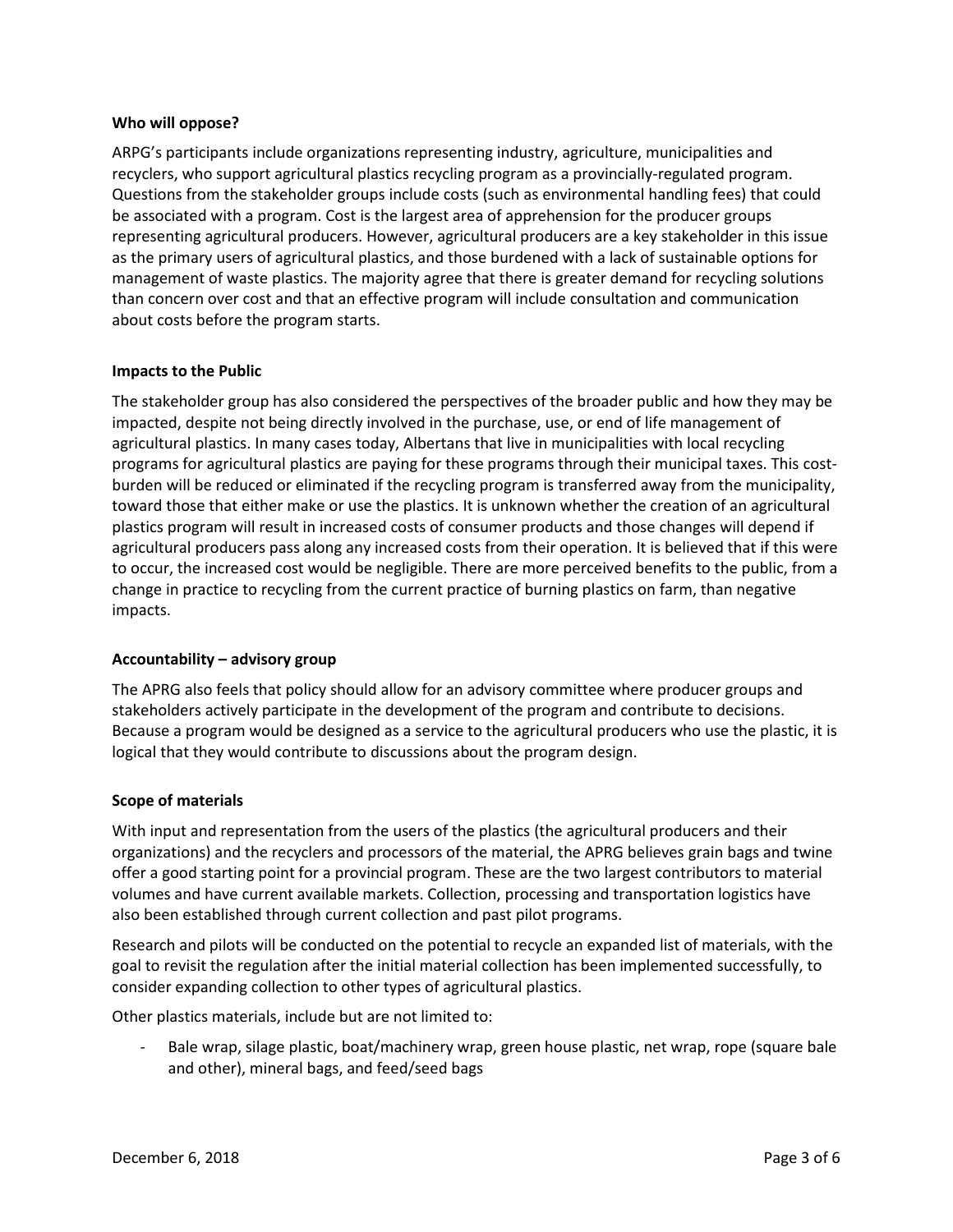#### **Other Provinces**

In Saskatchewan, [The Agricultural Packaging Product Waste Stewardship Regulations,](http://www.qp.gov.sk.ca/documents/English/Regulations/Regulations/E10-22R4.pdf) introduced after [agricultural waste stewardship research,](http://www.cleanfarms.ca/documents/studies/SKAgWasteStewardshipConsultation_20111030_FINAL.pdf) has made it mandatory that every grain bag seller develop and fund a program to recycle grain bags. This program started November 1, 2018. More information can be found **[here](https://cleanfarms.ca/programs/grain-bag-recycling-sk/)**.

In Saskatchewan's EPR model, the first importers are responsible to ensure there is a program to recycle grain bags. In their case, the importers have selected an organization to run the program for them and to charge an environmental handling fee of 5-7% to cover the costs of the grain bag collection and recycling.

A series of [government-funded pilot programs](http://www.cleanfarms.ca/plasticfilmtwinecollection.html) are available in Manitoba to recycle bale/silage plastic, twine and grain bags. Going forward, there is interest in taking an approach similar to Saskatchewan's.

Efficiencies and harmonization among provincial programs are particularly important for agricultural plastics recycling because of the importance of a level playing field to the agricultural industry. A Western solution would also prevent issues such as cross-border shopping.

| Organization                                  | <b>Sector/Representation</b>        |  |
|-----------------------------------------------|-------------------------------------|--|
| <b>Agricultural Service Board</b>             | <b>Board Representation</b>         |  |
| Association of AB Agricultural Fieldmen       | Ag Fieldmen                         |  |
| Alberta Agriculture & Forestry                | Government (ex officio)             |  |
| <b>Alberta Barley</b>                         | <b>Barley Producers</b>             |  |
| <b>Alberta Beef Producers</b>                 | Livestock                           |  |
| Alberta Cattle Feeders Association            | Livestock                           |  |
| <b>Alberta CARE</b>                           | Recycling and Waste Management      |  |
| <b>Alberta Environment &amp; Parks</b>        | Government (ex officio)             |  |
| Alberta Federation of Agriculture             | Producers                           |  |
| <b>Alberta Milk Producers</b>                 | <b>Dairy Producers</b>              |  |
| Alberta Plastics Recycling Association        | <b>Plastics Recycling</b>           |  |
| Alberta Urban Municipalities                  | <b>Urban Municipalities</b>         |  |
| Association (AUMA)                            |                                     |  |
| <b>Committed Ag Supply</b>                    | Retailer                            |  |
| <b>Crop Sector Working Group</b>              | <b>Crop Producers</b>               |  |
| <b>Merlin Plastics</b>                        | Recycler                            |  |
| Olds College                                  | Academia                            |  |
| Peavey Mart                                   | Retailer                            |  |
| <b>Recycling Council of Alberta</b>           | Recycling and Resource Conservation |  |
| <b>RPC BPI Agriculture</b>                    | <b>Material Manufacturer</b>        |  |
| <b>Rural Municipalities Association (RMA)</b> | Municipalities                      |  |
| <b>TAMA Canada</b>                            | Retailer                            |  |

Prepared by the Agricultural Plastics Recycling Group (APRG):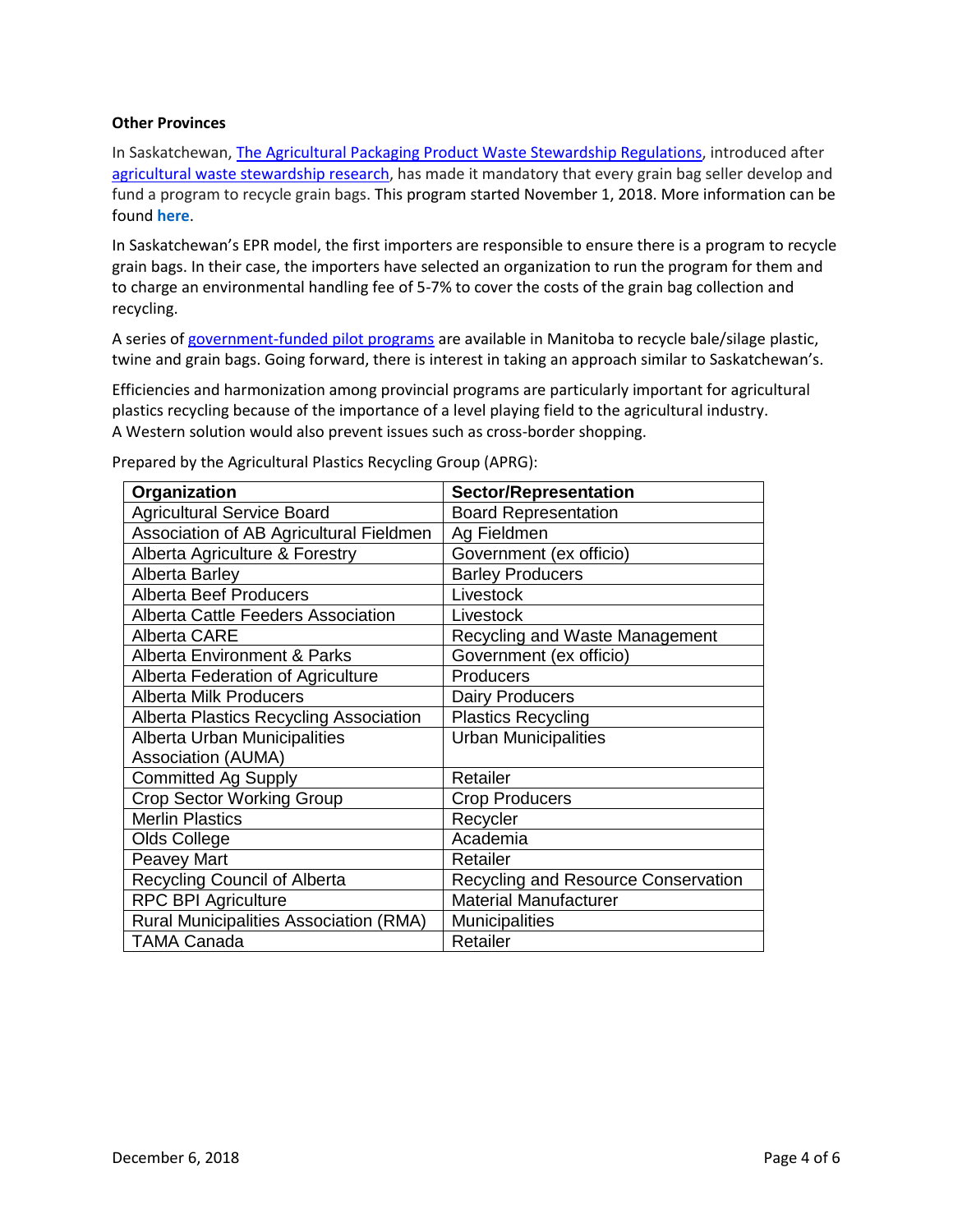# **Attachments:**

- a. Ag Service Board's Resolution
- b. AAMDC Resolution